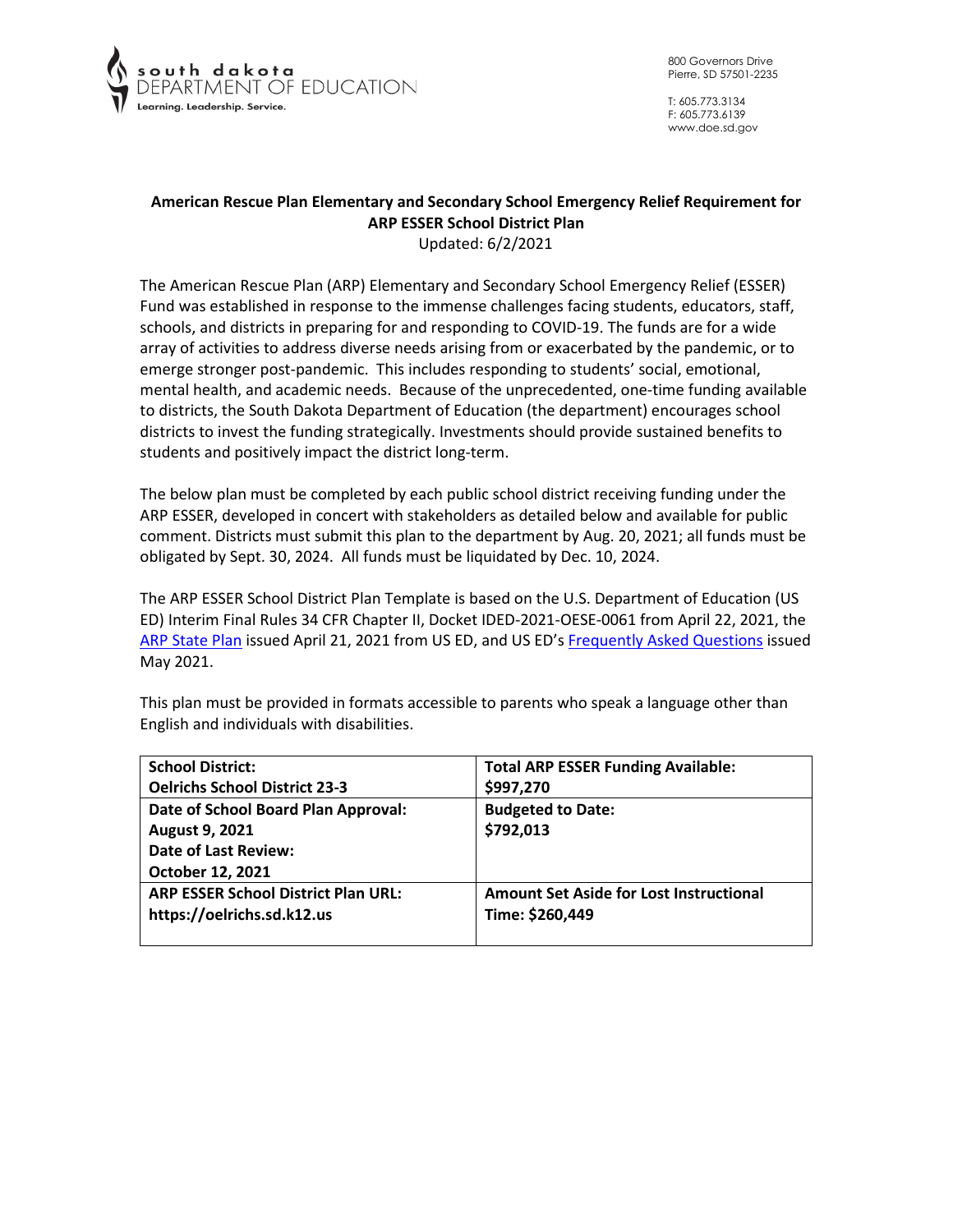### **Prevention and Mitigation Strategies**

1. Describe how the funds will be used to implement prevention and mitigation strategies that are, to the greatest extent practicable, consistent with the most recent Centers for Disease Control and Prevention (CDC) guidance on reopening schools. Please insert NA if a category is not applicable to your plan.

| <b>Narrative</b> | Approximate   |
|------------------|---------------|
|                  | <b>Budget</b> |

### **Overview**

 Parents/guardians will be provided with a CDC approved checklist to screen their children at home for COVID symptoms. If their children experience fever or chills, breathing difficulties, cough, loss of taste or smell, sore throat, nausea, or diarrhea, parents/guardians are encouraged to keep them home and seek medical advice. Staff members will be provided with the same checklist and encouraged to stay home and seek medical advice if symptomatic.

## **PERSONAL PROTECTION STEPS**

There are a number of mitigation strategies for personal protection:

- All students and staff will wear masks when in hallways or common areas and in situations when physical distancing is not possible. The District will supply masks for those who do not have their own, and everyone will be instructed in the correct wearing of masks.
- Classrooms will be configured to maximize physical distancing, and students will be asked to "cohort" with their classmates, when appropriate, to reduce contact with students. Students will use individual school supplies, and the use of group manipulatives will be eliminated as much as possible.
- To the fullest extent possible, items such as bathroom faucets and soap dispensers will be touchless. Instruction aligned with CDC and SD Department of Health handwashing etiquette will be provided for staff and students. Hand sanitizer will be available near all entrances, classrooms and other common areas.
- All water fountains for individual use will be closed, and students and staff will be encouraged to refill water bottles at a water bottle filling station.
- Students will walk on the right side of the hallway and will not be permitted to congregate around lockers or other common gathering areas. Plexiglass shields will be used in high traffic areas, and individual student work stations will be provided, as needed.
- Old carpets will be replaced with vinyl tiles which are easier to clean and sanitize. A new floor scrubber will be used to expedite cleaning and sanitizing.
- Playground equipment will be upgraded and expanded to support social distancing.
- Additional custodial staff will be needed to carry out the cleaning required to meet CDC standards.

## **FOOD SERVICE**

 Lunch periods will be staggered to minimize the number of students and staff in the serving and dining areas. Additional cafeteria tables will be purchased to enable persons to be spread apart with seating limited to half capacity, whenever possible. Salad bars will be eliminated, and whenever possible prepackaged foods, including salads, will be provided to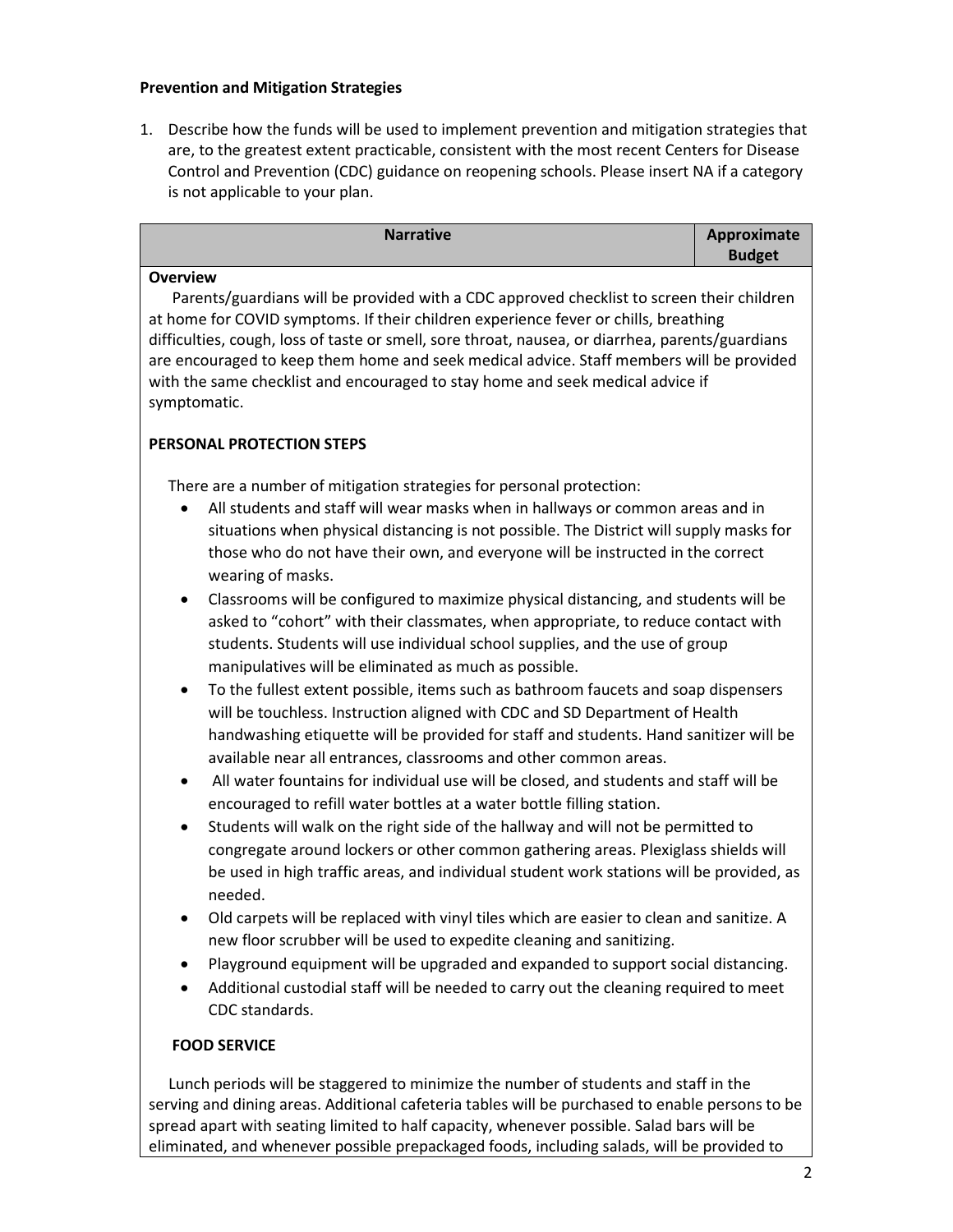minimize the risk of contamination. Staff will conduct increased cleaning and sanitation of high-touch surfaces throughout the school day.

## **VISITORS**

 Visitors will be required to make an appointment to meet with District teachers and/or staff and will be asked to wear a mask at the meeting if social distancing is not impossible. Vendors and delivery persons may be allowed with prior notice, and their movements will be closely restricted to their particular task (e.g. food delivery). Masks must be worn if social distancing is not possible. Consultants will be permitted into the buildings but must make prior arrangements and will be asked to wear a mask if social distancing is not possible. All scheduled parent/teacher conferences and back-to-school events may be offered both via Zoom and in-person to minimize the number of people in the building.

## **STUDENTS AND STAFF WHO EXHIBIT COVID-19 SYMPTOMS DURING THE DAY**

 The District will follow guidance from the SD Department of Health. If a student or staff member becomes sick with COVID-19 symptoms during the school day, the student/staff member will be isolated and then sent home. Parents/Guardians are responsible for student transportation. See the following for detailed information: <https://doe.sd.gov/coronavirus/documents/DOE-DOH-073020.pdf> Classroom and other contact areas will be thoroughly cleaned.

## **POSITIVE CASES AND RESPONSE**

 The District will follow guidance from the SD Department of Health. If a staff/student has been confirmed by the SD Department of Health or other recognized public health entity to be COVID-19 positive, the school will follow SD Department of Health or other recognized public health guidelines for contact tracing and school closure. The District reserves the right to exclude individuals from school based on advice from the SD Department of Health and SD Codified Law (13-28-7.3). See the following for detailed information: <https://doe.sd.gov/coronavirus/documents/DOE-DOH-073020.pdf>

## **ON-LINE LEARNING/TECHNOLOGY**

 The District will return to face-to-face instruction and will continue to build on the technology efforts of 2020-2021 to include acquiring and updating electronic devices for all students to enhance a blended learning experience. As part of this, the District will continue to provide professional development to teachers and staff in Learning Management Systems.

 On-line learning will be offered to students on a case-by-case basis with prior approval and only in very extenuating circumstances, such as a COVID-19 diagnosis. Grading, assessment, attendance and rigor levels will be the same for all learning options.

 The District will contract with an Information Technology (I.T.) coordinator to ensure both hardware and software are working properly for students and staff.

## **BUSSING**

 The District will resume its normal bus routes and pickup/drop off times and will add a larger, 84 seat capacity bus to increase social-distancing on bus runs. An additional passenger van will be added to increase social-distancing on activity runs, and drivers will be added to operate the new vehicles.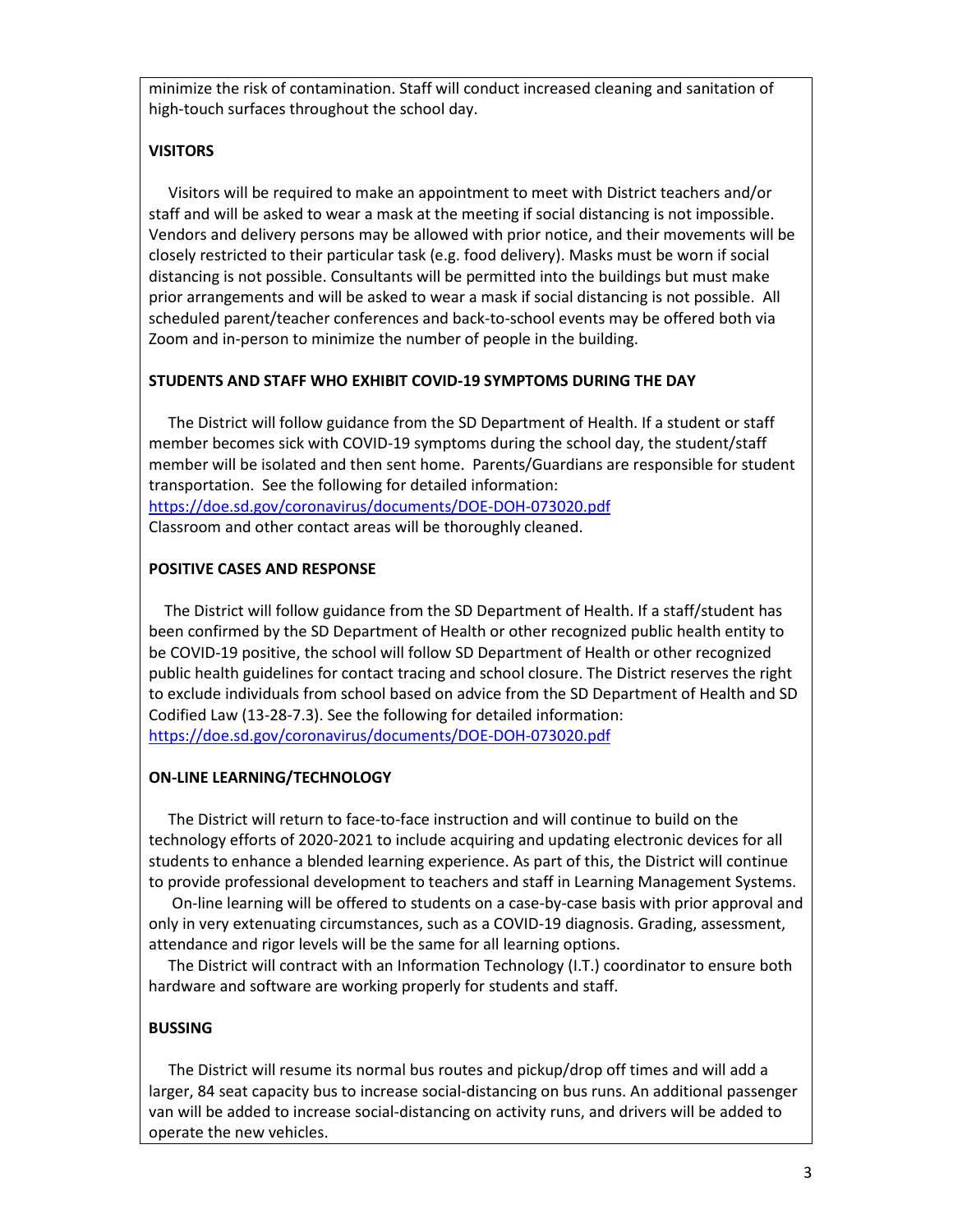The following will be observed on all school vehicles:

- o Students will be required to wear masks.
- $\circ$  Students will be assigned seats and social distancing will be enforced to the fullest extent possible.
- o Windows will be lowered (weather permitting).
- o Busses will be sanitized after each use.
- o Drivers will wear masks.

## **SCHOOL VEHICLES**

 The District will try to minimize students riding in school vehicles (e.g. passenger van). However, if used, students will be social distanced to the fullest extent possible and the vehicles will be cleaned and sanitized after each use. The safety procedures will be followed while riding in all school vehicles.

The District will add an additional vehicle to help reduce student numbers per vehicle.

| <b>Equipment and/or Supplies</b>                                     | \$13,500  |
|----------------------------------------------------------------------|-----------|
| PPE Supplies to include masks, sanitizers and disinfectants (\$7500) |           |
| Temperature controlled Water Bottle Filling Stations (\$3000 x 2 =   |           |
| \$6,000                                                              |           |
| Playground upgrades and equipment (see Construction Project #4)      |           |
|                                                                      |           |
| <b>Additional FTE</b>                                                | \$55,295  |
| 1 Custodial Staff (\$35,014 salary plus \$4779 benefits)             |           |
| 1 Bus Driver (\$14,400 salary plus \$1102 benefits)<br>$\bullet$     |           |
|                                                                      |           |
|                                                                      |           |
| <b>Other Priorities Not Outlined Above</b>                           | \$183,036 |
| Contracted services with Golden West Communications for IT           |           |
| support with equipment and blended learning platforms (\$48,036)     |           |
| 84 Passenger Yellow School Bus (\$98,000)                            |           |
| Passenger Van (\$37,000)<br>٠                                        |           |
| Replace old carpet in classrooms and common areas with vinyl tile    |           |
| (see Construction Project #3)                                        |           |
|                                                                      |           |
|                                                                      |           |
| <b>Total Approximate Budget for Mitigation Strategies</b>            | \$252,831 |

## **Academic Impact of Lost Instructional Time**

2. Describe how the school district will use the funds it reserves (i.e., at least 20 percent of funding) under section  $2001(e)(1)$  of the ARP Act to address the academic impact of lost instructional time through the implementation of evidence-based interventions (please see [U.S. Department of Education's FAQ](https://oese.ed.gov/files/2021/05/ESSER.GEER_.FAQs_5.26.21_745AM_FINALb0cd6833f6f46e03ba2d97d30aff953260028045f9ef3b18ea602db4b32b1d99.pdf) A-10 and C-2; districts may also consult the department's Evidence Based Practices Template found under Documents/Resource[s here\)](https://doe.sd.gov/title/schoolimprovement.aspx). This can include summer learning, extended school day, comprehensive afterschool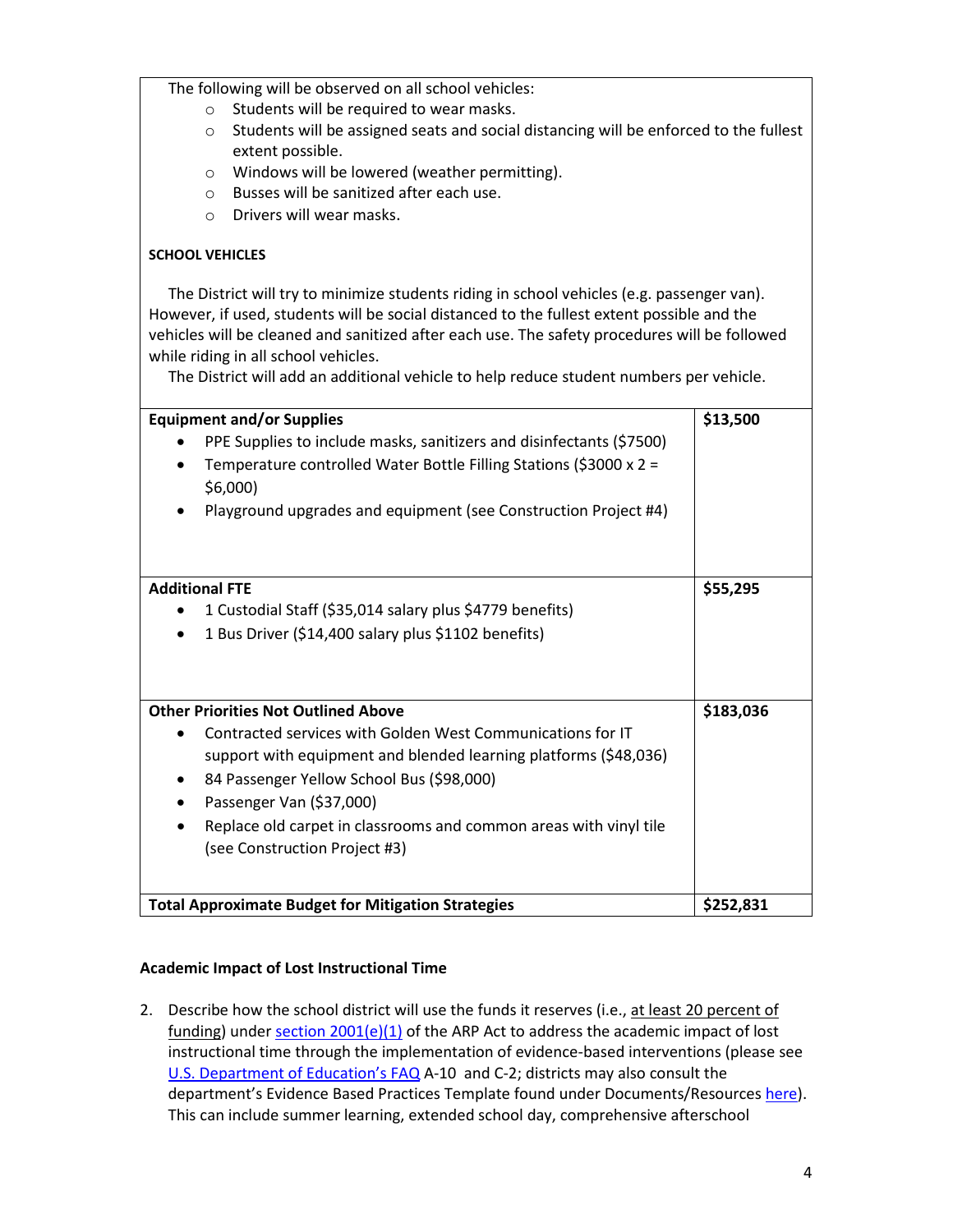programs, or extended school year. Please insert NA if a category is not applicable to your plan.

| <b>Narrative</b> | Approximate   |
|------------------|---------------|
|                  | <b>Budget</b> |

### **Overview**

 The 2021-2022 school year will resume the 5-day week for all students and established attendance and truancy policies and procedures will be followed. The 2021-2022 school calendar is posted on the District website and hard copies are included in registration packets for both new and returning students.

 The full-time Behavior Specialist employed by the District is available for face-to-face sessions, or if necessary, whatever medium will meet the need. Additionally, the District will contract with external health providers such as Behavior Management Services (BMS) to increase in-person counseling services to students on a weekly basis.

 The District will offer summer enrichment and credit recovery options in addition to afterschool tutoring and remediation. Access to the library and other types of information resources will be upgraded, and new technologies, such as interactive smart boards, will be used across all grade levels as part of the learning management system. A librarian, Intervention Specialist, and para-educator will be employed to carry out the student supports.

 Certified staff will receive professional development centered on the works of Charlotte Danielson and Robert Marzano, along with other respected authors. That training will prepare them to plan and execute lessons in classrooms with a wide variety of skill levels.

 In order to address the Social, Emotional, Learning health of students, the staff will take part in a year-long professional development using Casel's SEL Framework. The first year teachers will be learning and internalizing the material, then teaching, modeling, and applying it with students the following year.

 Several of the District's pre-COVID-19 SEL programs such as peer-to-peer mentoring, Character Counts, and other culturally relevant activities will be re-instated.

 A home/school liaison will be employed whose responsibilities will include (but not limited to the following:

- o Serves as a liaison between the District and families relative to attendance, school enrollment, health issues, tardiness, and cultural programs.
- o Effectively communicates with students and families regardless.
- Facilitates transportation solutions for students and parents for school attendance and meeting purposes.
- $\circ$  Designs and coordinates meetings for parent and/or student information or training opportunities regarding acculturation issues related to education.
- $\circ$  Promotes parental involvement in the schools and is the link between the school and home to help families understand the expectations for their children's success in school.

All students will be assessed in core subject areas using NWEA MAP's, a software program the District has used for the past 4 years. This information will be used to address gaps that occurred because of the interruption in learning caused by the COVID-19 pandemic. The number of electives will be temporarily limited so students will have the time to reconnect and build on their core skills.

Parent/family Partnership will be an important aspect in regaining the learning loss of students by re-establishing a desire for learning. There will be a number of planned opportunities for parents and family members to connect with students, staff and community. A few of those include: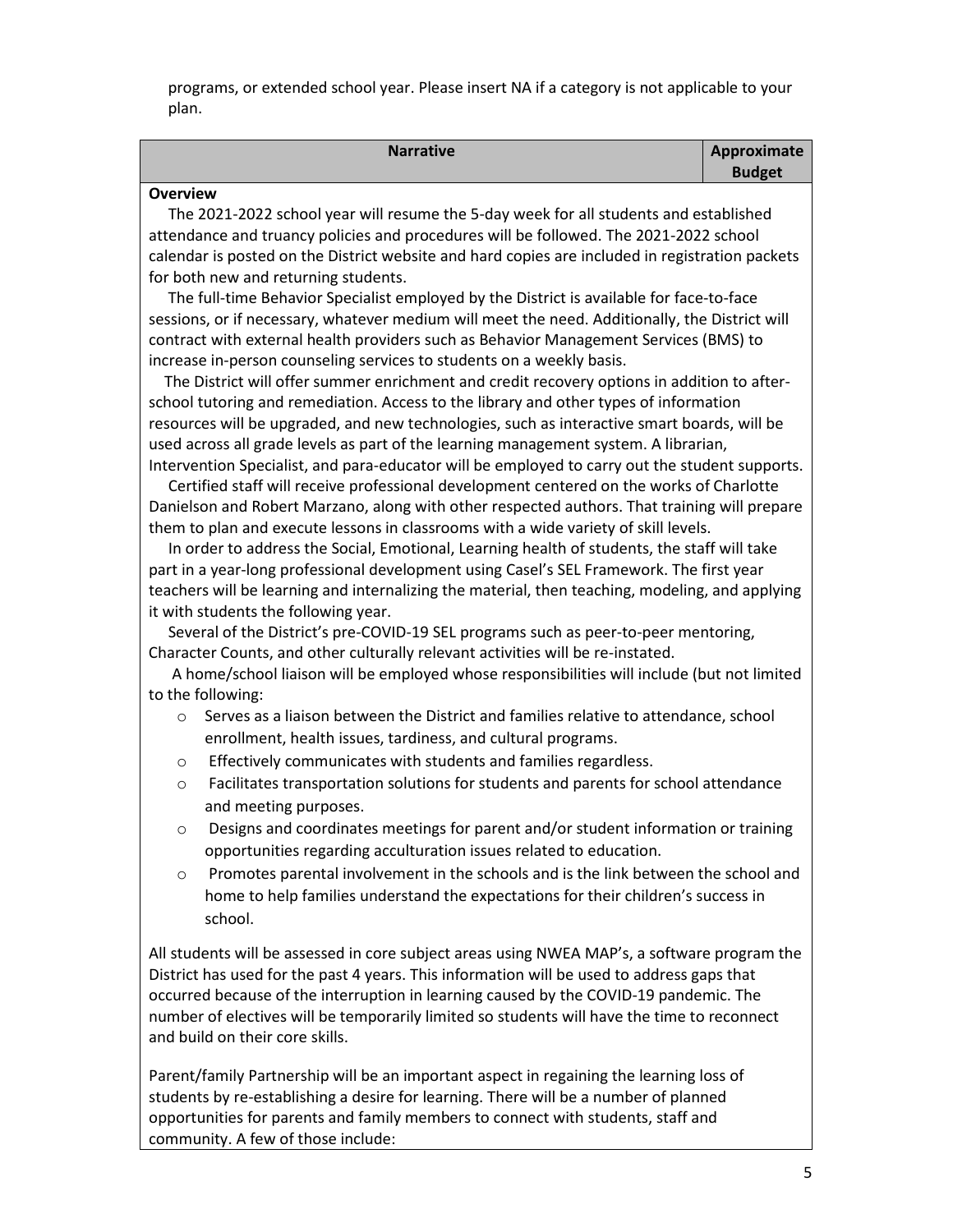|           | Total Approximate Budget for Academic Impact of Lost Instructional Time                                           | \$254,449 |
|-----------|-------------------------------------------------------------------------------------------------------------------|-----------|
|           |                                                                                                                   |           |
|           | (\$6176 plus \$976 benefits).                                                                                     |           |
|           | Bus Driver - transportation for afterschool and tutoring programs                                                 |           |
|           | Home School Liaison District-wide (\$9,840)                                                                       |           |
|           | Library and Media Services Upgrades (\$15,000)                                                                    |           |
|           | with a focus on culturally relevancy (\$5000.00)                                                                  |           |
| $\bullet$ | Implementation of peer-to-peer mentoring and Character Education                                                  |           |
|           | Emotional issues caused by COVID-19 (\$32,000)                                                                    |           |
|           | <b>Other Priorities Not Outlined Above</b><br>Increased access to behavior/guidance counselors to address Social- | \$68,992  |
|           |                                                                                                                   |           |
|           | Paraeducator District-wide (\$15,795 plus \$9933 benefits)                                                        |           |
|           | benefits)                                                                                                         |           |
| $\bullet$ | Intervention Specialist Middle and High Schools (\$48,000 plus \$14,384                                           | \$88,112  |
|           | <b>Additional FTE</b>                                                                                             |           |
|           | school programs, credit recovery and summer enrichment.                                                           |           |
|           | Funds used to purchase materials and supplies to supplement after-                                                |           |
|           | <b>Equipment and/or Supplies</b>                                                                                  | \$27,000  |
|           |                                                                                                                   |           |
|           | Afterschool Tutoring and Activities (\$27,000 plus \$3686 benefits)                                               |           |
|           | Summer Enrichment/Credit Recovery (\$18,000 plus \$2,459 benefits)                                                |           |
|           | Opportunities for Extended Learning (eg., summer school, afterschool)                                             | \$51,145  |
|           |                                                                                                                   |           |
|           | Charlotte Danielson and Robert Marzanno.                                                                          |           |
|           | District-wide Professional Development centered on the works of                                                   |           |
|           | Specific Evidence-Based Interventions (eg., curriculum, assessments)                                              | \$19,200  |
| $\circ$   | Tour the new school event                                                                                         |           |
| $\circ$   | <b>Family Game Night</b>                                                                                          |           |
| $\circ$   | <b>Literacy Night</b>                                                                                             |           |
| $\circ$   | Welcome Back to School night                                                                                      |           |
| $\circ$   | An all-school reunion                                                                                             |           |

## **Investments Aligned with Student Needs**

3. Describe how the school district will ensure that the interventions it implements described in question 2 above will respond to the academic, social, emotional, and mental health needs of all students, and particularly those students disproportionately impacted by the COVID-19 pandemic. This should include specific language around each of the below groups. Discuss each category by elementary, middle, and high school, if appropriate.\*

| <b>Population</b> | Academic | <b>Social, Emotional, and Mental</b> |
|-------------------|----------|--------------------------------------|
|                   |          | <b>Health</b>                        |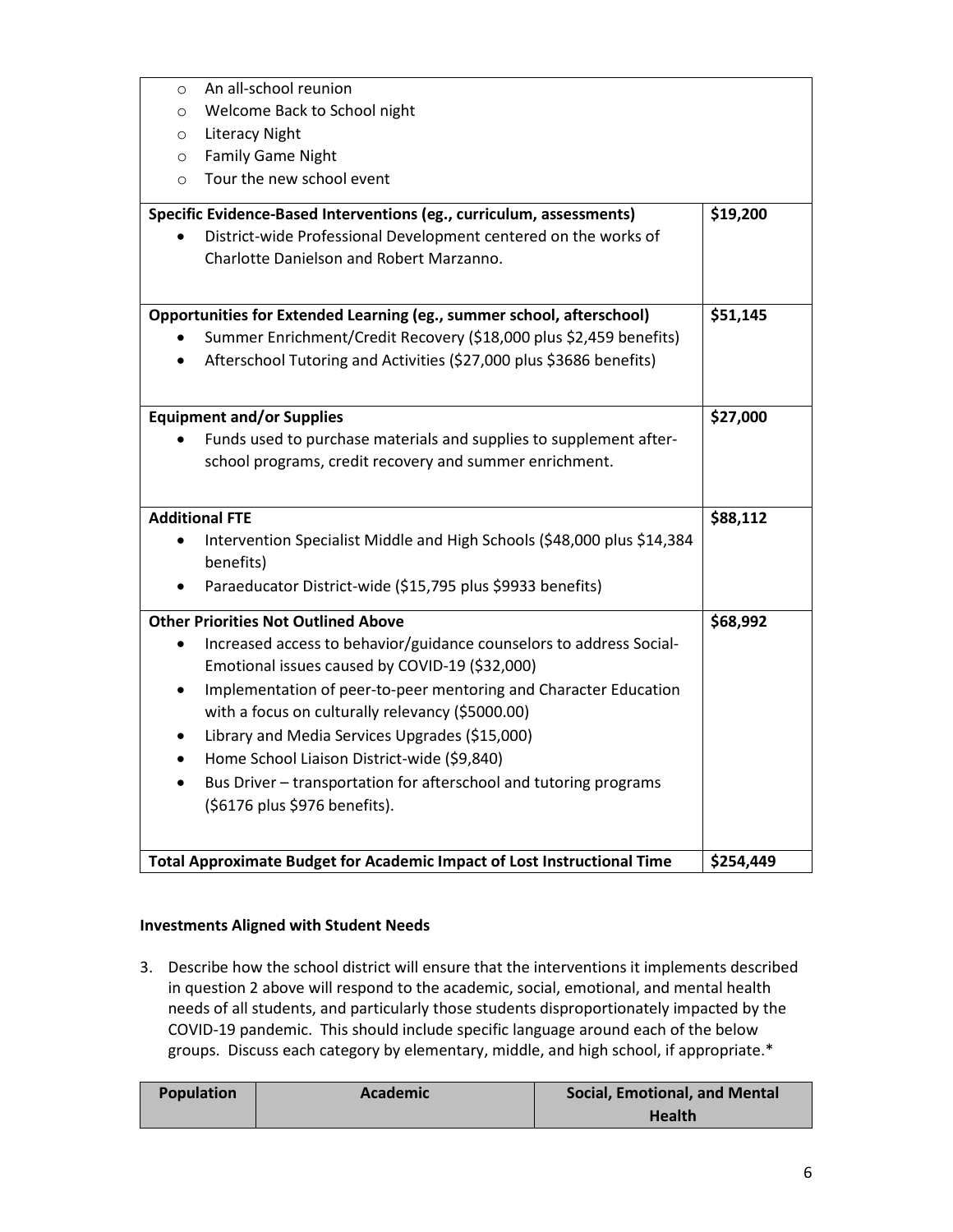| <b>All students</b> | The Oelrichs School District is 100%                                      | In order to address the Social,         |
|---------------------|---------------------------------------------------------------------------|-----------------------------------------|
|                     | Title I. It is a PK-12 grade system with                                  | Emotional, Learning health of           |
|                     | an enrollment of 140. Approximately                                       | students, the staff will take part in a |
|                     | 95% of our students are American                                          | year-long professional development      |
|                     | Indian children who reside on the                                         | using Casel's SEL Framework. The        |
|                     | Pine Ridge Reservation and are open-                                      | first year will be teachers learning    |
|                     | enrolled. The staff is small and                                          | and internalizing the material, then    |
|                     | professional development is done                                          | teaching, modeling, and applying it     |
|                     | district-wide.                                                            | with students the following year.       |
|                     |                                                                           | The District employs SEL programs       |
|                     | When certain COVID-19 restrictions                                        | such as peer-to-peer mentoring and      |
|                     | were relaxed by the SD Department                                         | Character Counts. In addition, the      |
|                     | of Health in August 2020 to give                                          | District incorporates a series of       |
|                     | students the option to return to in-                                      | culturally relevant activities such as  |
|                     | person instruction, Oelrichs had to                                       | drum group, hand games, and dance       |
|                     | abide by OST Ordinance No 20-18                                           | as part of meeting our students'        |
|                     | which was passed on March 26, 2020                                        | Social and Emotional health.            |
|                     | and remained in place until January                                       |                                         |
|                     | 2021. This was a shelter-in-place                                         | The full-time Behavior Specialist will  |
|                     | order which directed individuals to                                       | meet with individual children who       |
|                     | self-isolate in their places of                                           | have been referred or who go            |
|                     | residence. In addition, OST                                               | directly for counsel. If the Specialist |
|                     | Ordinance No 20-28 established                                            | is unable to meet face-to-face with a   |
|                     | border checkpoints to regulate all                                        | student, another suitable medium        |
|                     | non-essential travel which meant the                                      | will be used. The District will also    |
|                     | District was unable to transport                                          | contract with external health           |
|                     | students to and from the Reservation                                      | providers such as Behavior              |
|                     | until late January 2021. To maintain                                      | Management Services (BMS) to            |
|                     | social distancing on the busses,                                          | increase in-person counseling           |
|                     | students rotated the days they were                                       | services to students on a weekly        |
|                     | able to attend school.                                                    |                                         |
|                     |                                                                           | basis.                                  |
|                     | The District in 2021-2022 will resume                                     | The Parent/Family Partnership will      |
|                     | its 5-day week with face-to-face                                          | be vital to strengthening the           |
|                     | instruction. The District will take                                       | school/home relations, and being        |
|                     | several steps to ensure we are                                            | able to communicate the SEL needs       |
|                     | meeting the academic needs of our                                         | of students.                            |
|                     | particular student population as                                          | The home/school liaison will provide    |
|                     | noted above. First, to address                                            | a link regarding acculturation issues   |
|                     | learning loss, we will offer summer                                       | related to education.                   |
|                     | enrichment and credit recovery                                            |                                         |
|                     | options in addition to after-school                                       |                                         |
|                     | tutoring and remediation. Access to                                       |                                         |
|                     | the library and other types of                                            |                                         |
|                     | information resources will be                                             |                                         |
|                     | upgraded, and new technologies,<br>such as interactive smart boards, will |                                         |
|                     | be used across all grade levels as part                                   |                                         |
|                     | of our blended learning                                                   |                                         |
|                     | environment.                                                              |                                         |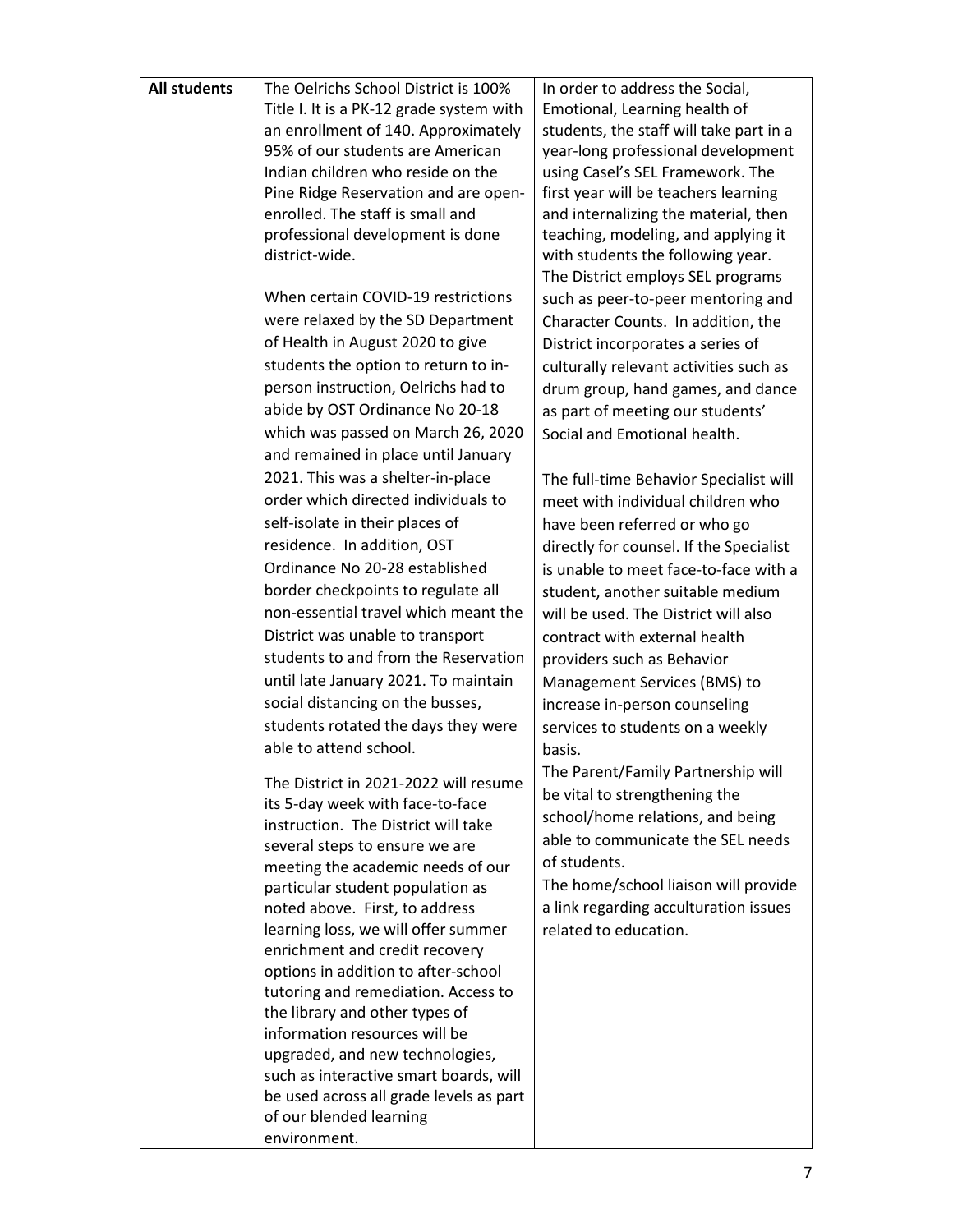| The District will continue to use data<br>to differentiate its instruction to<br>meet individual student needs.<br>Based on NWEA MAP and district<br>assessments, students are identified<br>to be serviced in small groups that<br>target specific skills/concepts. The<br>District has employed both math and<br>reading interventionists that meet<br>daily with small groups of students.<br>Teachers have mapped out their<br>curricular areas for a global view of<br>their content in order to better plan<br>differentiated instruction. Teachers<br>work closely with students to ensure<br>each one gets the additional help<br>they may need to be successful in<br>class. Curriculum is organized in such<br>a manner that students who have |  |
|----------------------------------------------------------------------------------------------------------------------------------------------------------------------------------------------------------------------------------------------------------------------------------------------------------------------------------------------------------------------------------------------------------------------------------------------------------------------------------------------------------------------------------------------------------------------------------------------------------------------------------------------------------------------------------------------------------------------------------------------------------|--|
| been absent are able to make up the                                                                                                                                                                                                                                                                                                                                                                                                                                                                                                                                                                                                                                                                                                                      |  |
| work that was missed.                                                                                                                                                                                                                                                                                                                                                                                                                                                                                                                                                                                                                                                                                                                                    |  |
|                                                                                                                                                                                                                                                                                                                                                                                                                                                                                                                                                                                                                                                                                                                                                          |  |
| Each teacher is required to have data                                                                                                                                                                                                                                                                                                                                                                                                                                                                                                                                                                                                                                                                                                                    |  |
| cycles to ensure students are                                                                                                                                                                                                                                                                                                                                                                                                                                                                                                                                                                                                                                                                                                                            |  |
| learning content. There are data                                                                                                                                                                                                                                                                                                                                                                                                                                                                                                                                                                                                                                                                                                                         |  |
| teams that meet monthly to review                                                                                                                                                                                                                                                                                                                                                                                                                                                                                                                                                                                                                                                                                                                        |  |
| student progress and make                                                                                                                                                                                                                                                                                                                                                                                                                                                                                                                                                                                                                                                                                                                                |  |
| instructional adjustments.                                                                                                                                                                                                                                                                                                                                                                                                                                                                                                                                                                                                                                                                                                                               |  |
| As part of this process, certified staff                                                                                                                                                                                                                                                                                                                                                                                                                                                                                                                                                                                                                                                                                                                 |  |
| will receive professional                                                                                                                                                                                                                                                                                                                                                                                                                                                                                                                                                                                                                                                                                                                                |  |
| development centered on the works                                                                                                                                                                                                                                                                                                                                                                                                                                                                                                                                                                                                                                                                                                                        |  |
| of Charlotte Danielson and Robert                                                                                                                                                                                                                                                                                                                                                                                                                                                                                                                                                                                                                                                                                                                        |  |
| Marzano, along with other respected                                                                                                                                                                                                                                                                                                                                                                                                                                                                                                                                                                                                                                                                                                                      |  |
| authors. That training will prepare                                                                                                                                                                                                                                                                                                                                                                                                                                                                                                                                                                                                                                                                                                                      |  |
| them to plan and execute lessons in                                                                                                                                                                                                                                                                                                                                                                                                                                                                                                                                                                                                                                                                                                                      |  |
| classrooms with a wide variety of                                                                                                                                                                                                                                                                                                                                                                                                                                                                                                                                                                                                                                                                                                                        |  |
| skill levels. Teachers will be in                                                                                                                                                                                                                                                                                                                                                                                                                                                                                                                                                                                                                                                                                                                        |  |
| contact with parents concerning<br>their students' academic progress,                                                                                                                                                                                                                                                                                                                                                                                                                                                                                                                                                                                                                                                                                    |  |
| and call logs will be maintained.                                                                                                                                                                                                                                                                                                                                                                                                                                                                                                                                                                                                                                                                                                                        |  |
| Students in need of additional help                                                                                                                                                                                                                                                                                                                                                                                                                                                                                                                                                                                                                                                                                                                      |  |
| will receive peer-to-peer mentoring                                                                                                                                                                                                                                                                                                                                                                                                                                                                                                                                                                                                                                                                                                                      |  |
| or individual assistance from their                                                                                                                                                                                                                                                                                                                                                                                                                                                                                                                                                                                                                                                                                                                      |  |
| teachers and para-educators.                                                                                                                                                                                                                                                                                                                                                                                                                                                                                                                                                                                                                                                                                                                             |  |
|                                                                                                                                                                                                                                                                                                                                                                                                                                                                                                                                                                                                                                                                                                                                                          |  |
| The home/school liaison will serve as                                                                                                                                                                                                                                                                                                                                                                                                                                                                                                                                                                                                                                                                                                                    |  |
| a liaison between the District and                                                                                                                                                                                                                                                                                                                                                                                                                                                                                                                                                                                                                                                                                                                       |  |
| families relative to attendance,                                                                                                                                                                                                                                                                                                                                                                                                                                                                                                                                                                                                                                                                                                                         |  |
| school enrollment, health issues,                                                                                                                                                                                                                                                                                                                                                                                                                                                                                                                                                                                                                                                                                                                        |  |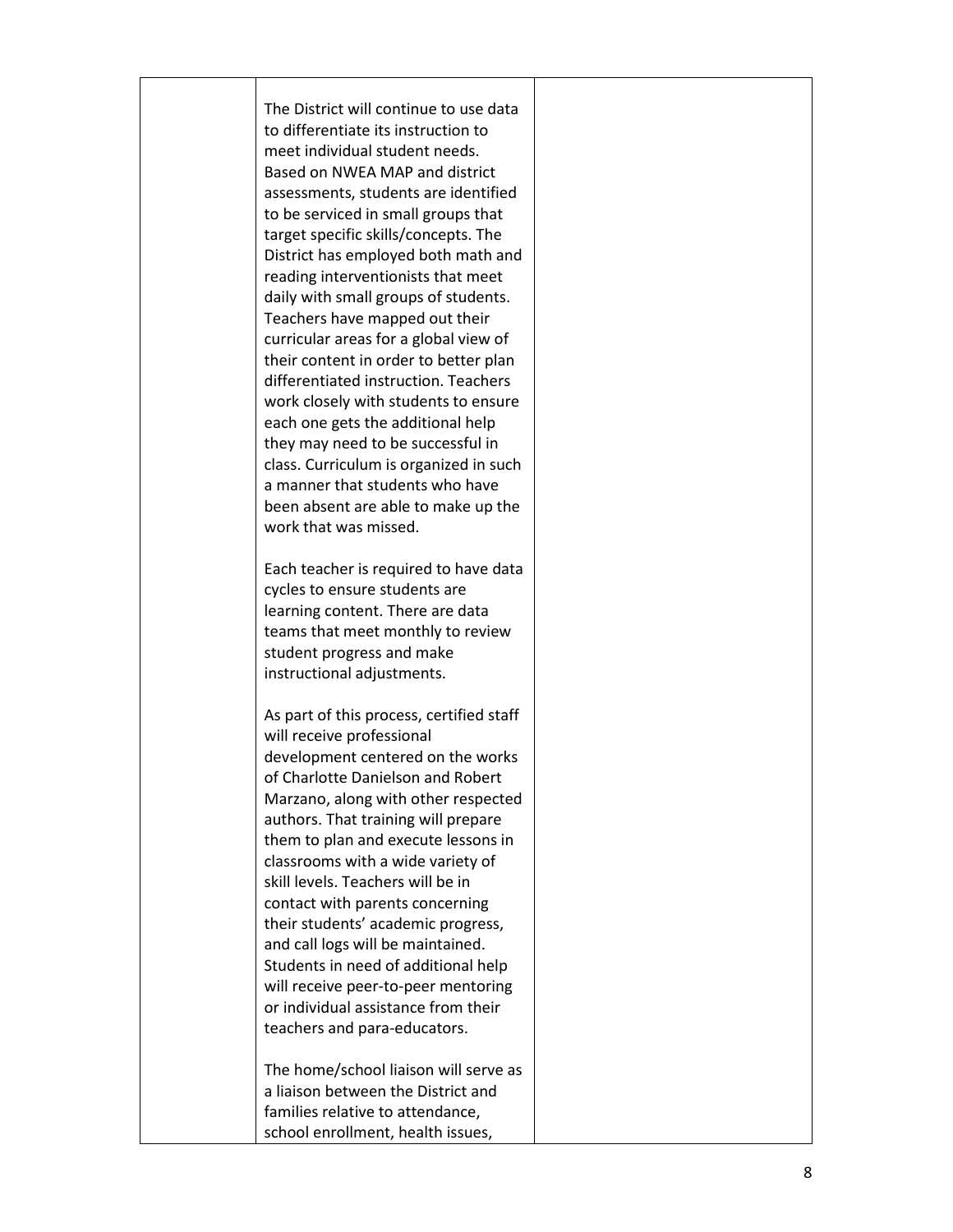|                                                   | tardiness, and cultural programs. The<br>liaison will also promote parental<br>involvement and help families<br>understand the expectations for their<br>children's academic success in<br>school.                                                                                                                                                                                                                                                                                                                                                                                                                                                                                                                               |                                                                                                                                                                                                                                                                                                                                                                                                                                                                                                                                                                                                                                                                                       |
|---------------------------------------------------|----------------------------------------------------------------------------------------------------------------------------------------------------------------------------------------------------------------------------------------------------------------------------------------------------------------------------------------------------------------------------------------------------------------------------------------------------------------------------------------------------------------------------------------------------------------------------------------------------------------------------------------------------------------------------------------------------------------------------------|---------------------------------------------------------------------------------------------------------------------------------------------------------------------------------------------------------------------------------------------------------------------------------------------------------------------------------------------------------------------------------------------------------------------------------------------------------------------------------------------------------------------------------------------------------------------------------------------------------------------------------------------------------------------------------------|
| <b>Students</b><br>from low<br>income<br>families | The Oelrichs School District is 100%<br>Title I. It is a PK-12 grade system with<br>an enrollment of 140. Approximately<br>95% of our students are American<br>Indian children who reside on the<br>Pine Ridge Reservation and are open-<br>enrolled. The staff is small and<br>professional development is done<br>district-wide.                                                                                                                                                                                                                                                                                                                                                                                               | In order to address the Social,<br>Emotional, Learning health of<br>students, the staff will take part in a<br>year-long professional development<br>using Casel's SEL Framework. The<br>first year will be teachers learning<br>and internalizing the material, then<br>teaching, modeling, and applying it<br>with students the following year.<br>The District employs SEL programs                                                                                                                                                                                                                                                                                                |
|                                                   | When certain COVID-19 restrictions<br>were relaxed by the SD Department<br>of Health in August 2020 to give<br>students the option to return to in-<br>person instruction, Oelrichs had to<br>abide by OST Ordinance No 20-18<br>which was passed on March 26, 2020<br>and remained in place until January<br>2021. This was a shelter-in-place<br>order which directed individuals to<br>self-isolate in their places of<br>residence. In addition, OST<br>Ordinance No 20-28 established<br>border checkpoints to regulate all<br>non-essential travel which meant the<br>District was unable to transport<br>students to and from the Reservation<br>until late January 2021. To maintain<br>social distancing on the busses, | such as peer-to-peer mentoring,<br>Character Counts, and other<br>culturally relevant activities to help<br>meet the Social, Emotional and<br>Mental Health needs of our students.<br>The full-time Behavior Specialist will<br>meet with individual children who<br>have been referred or who go<br>directly for counsel. If the Specialist<br>is unable to meet face-to-face with a<br>student, another suitable medium<br>will be used. The District will also<br>contract with external health<br>providers such as Behavior<br>Management Services (BMS) to<br>increase in-person counseling<br>services to students on a weekly<br>basis.<br>The Parent/Family Partnership will |
|                                                   | students rotated the days they were<br>able to attend school.<br>The District in 2021-2022 will resume<br>its 5-day week with face-to-face<br>instruction. The District will take<br>several steps to ensure we are<br>meeting the academic needs of our<br>particular student population as<br>noted above. First, to address<br>learning loss, we will offer summer<br>enrichment and credit recovery<br>options in addition to after-school<br>tutoring and remediation. Access to                                                                                                                                                                                                                                            | be vital to strengthening the<br>school/home relations, and being<br>able to communicate the SEL needs<br>of students.<br>The home/school liaison will provide<br>a link regarding acculturation issues<br>related to education.                                                                                                                                                                                                                                                                                                                                                                                                                                                      |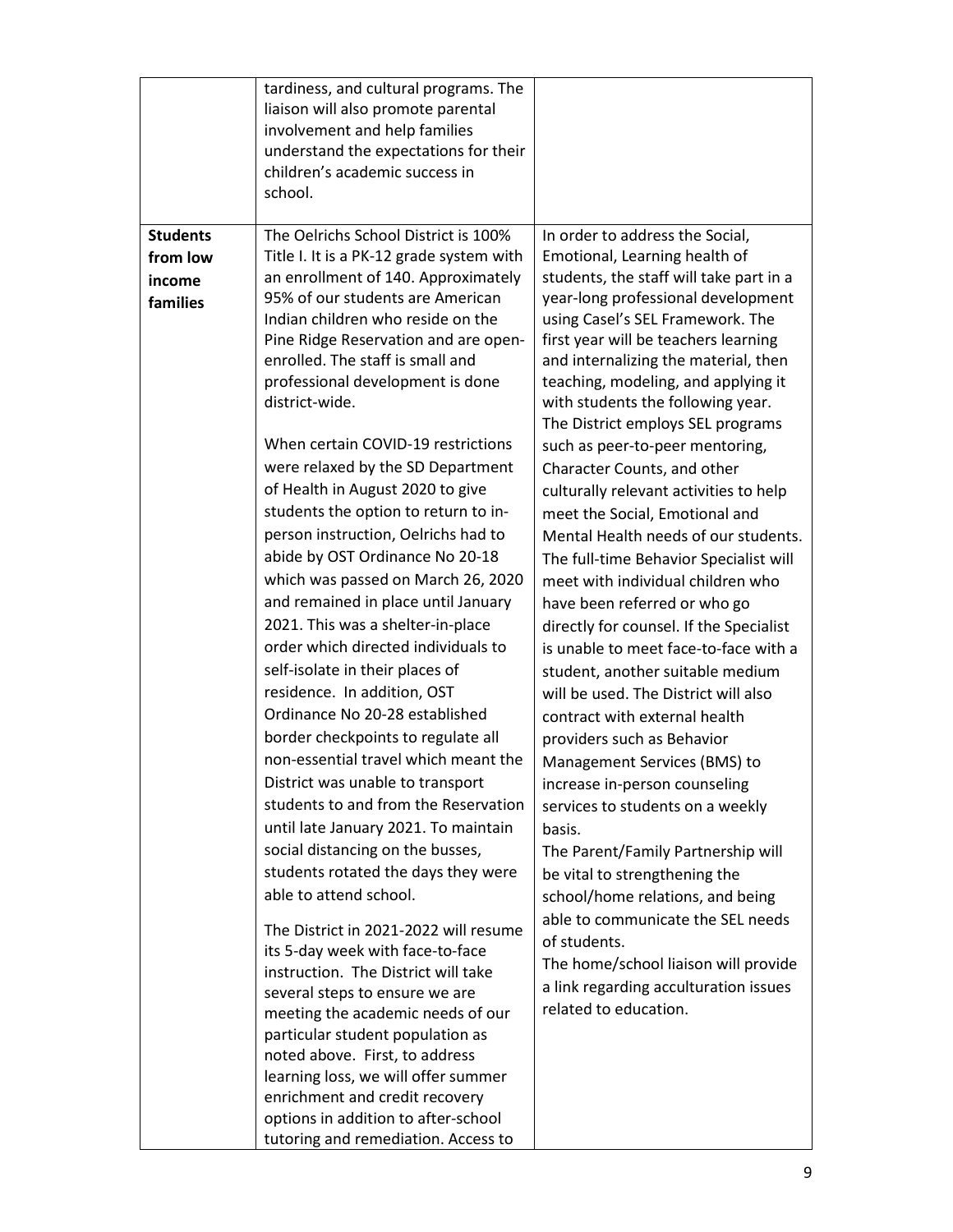| the library and other types of           |  |
|------------------------------------------|--|
| information resources will be            |  |
| upgraded, and new technologies,          |  |
| such as interactive smart boards, will   |  |
| be used across all grade levels as part  |  |
| of our blended learning                  |  |
| environment.                             |  |
|                                          |  |
| The District will continue to use data   |  |
| to differentiate its instruction to      |  |
| meet individual student needs.           |  |
| Based on NWEA MAP and district           |  |
|                                          |  |
| assessments, students are identified     |  |
| to be serviced in small groups that      |  |
| target specific skills/concepts. The     |  |
| District has employed both math and      |  |
| reading interventionists that meet       |  |
| daily with small groups of students.     |  |
| Teachers have mapped out their           |  |
| curricular areas for a global view of    |  |
| their content in order to better plan    |  |
| differentiated instruction. Teachers     |  |
| work closely with students to ensure     |  |
| each one gets the additional help        |  |
| they may need to be successful in        |  |
| class. Curriculum is organized in such   |  |
| a manner that students who have          |  |
| been absent are able to make up the      |  |
| work that was missed.                    |  |
|                                          |  |
| Each teacher is required to have data    |  |
| cycles to ensure students are            |  |
| learning content. There are data         |  |
| teams that meet monthly to review        |  |
| student progress and make                |  |
| instructional adjustments.               |  |
|                                          |  |
| As part of this process, certified staff |  |
| will receive professional                |  |
| development centered on the works        |  |
| of Charlotte Danielson and Robert        |  |
| Marzano, along with other respected      |  |
| authors. That training will prepare      |  |
| them to plan and execute lessons in      |  |
| classrooms with a wide variety of        |  |
| skill levels. Teachers will be in        |  |
| contact with parents concerning          |  |
| their students' academic progress,       |  |
| and call logs will be maintained.        |  |
| Students in need of additional help      |  |
| will receive peer-to-peer mentoring      |  |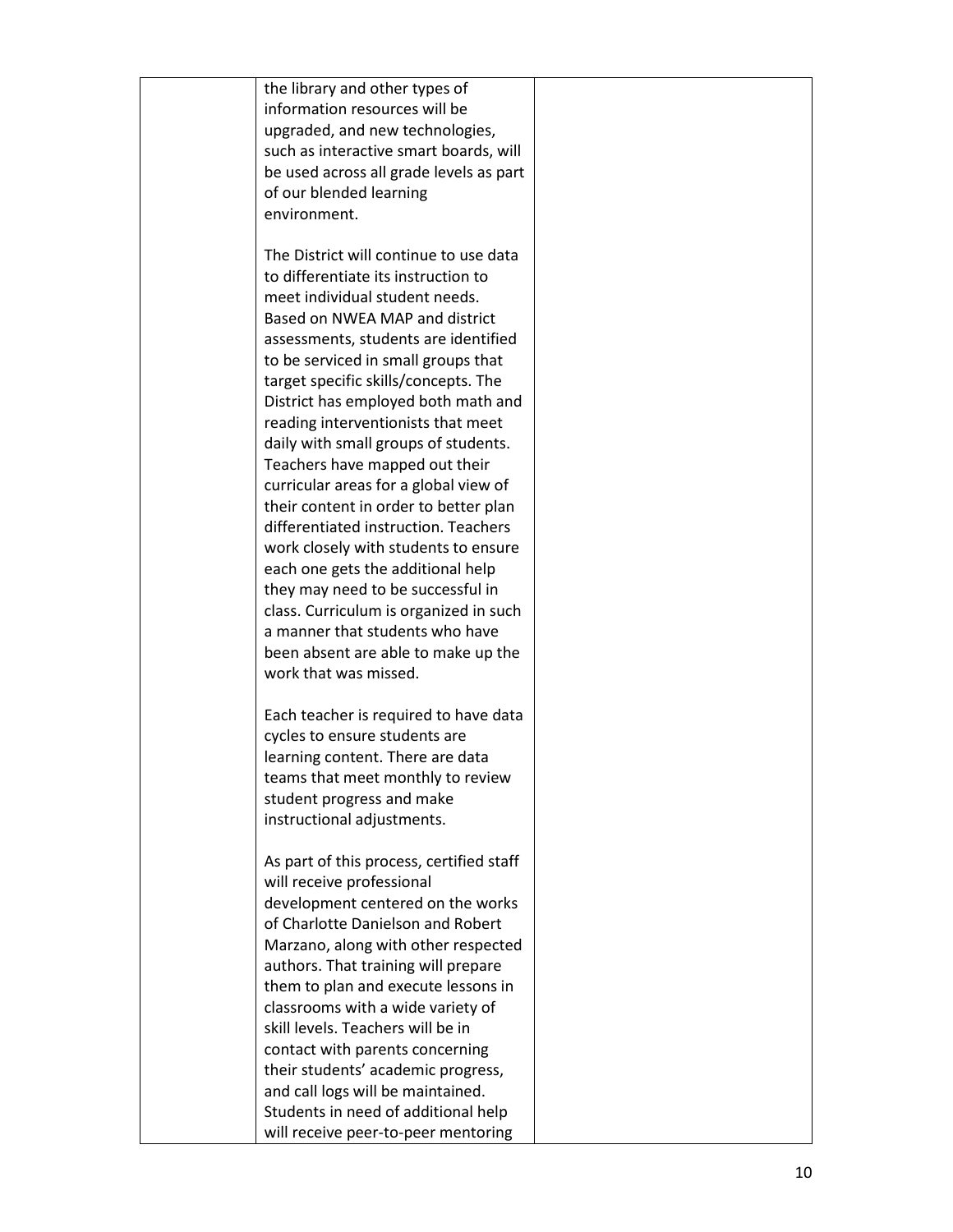|                             | or individual assistance from their<br>teachers and para-educators.<br>The home/school liaison will serve as<br>a liaison between the District and<br>families relative to attendance,<br>school enrollment, health issues,<br>tardiness, and cultural programs. The<br>liaison will also promote parental<br>involvement and help families<br>understand the expectations for their<br>children's academic success in<br>school.                                                                                                                                                                                 |                                                                                                                                                                                                                                                                                                                                                                                                                                                                                                                                                                           |
|-----------------------------|-------------------------------------------------------------------------------------------------------------------------------------------------------------------------------------------------------------------------------------------------------------------------------------------------------------------------------------------------------------------------------------------------------------------------------------------------------------------------------------------------------------------------------------------------------------------------------------------------------------------|---------------------------------------------------------------------------------------------------------------------------------------------------------------------------------------------------------------------------------------------------------------------------------------------------------------------------------------------------------------------------------------------------------------------------------------------------------------------------------------------------------------------------------------------------------------------------|
| <b>Students of</b><br>color | The Oelrichs School District is 100%<br>Title I. It is a PK-12 grade system with<br>an enrollment of 140. Approximately<br>95% of our students are American<br>Indian children who reside on the<br>Pine Ridge Reservation and are open-<br>enrolled. The staff is small and<br>professional development is done<br>district-wide.<br>When certain COVID-19 restrictions<br>were relaxed by the SD Department<br>of Health in August 2020 to give                                                                                                                                                                 | In order to address the Social,<br>Emotional, Learning health of<br>students, the staff will take part in a<br>year-long professional development<br>using Casel's SEL Framework. The<br>first year will be teachers learning<br>and internalizing the material, then<br>teaching, modeling, and applying it<br>with students the following year.<br>The District employs SEL programs<br>such as peer-to-peer mentoring,<br>Character Counts, and other<br>culturally relevant activities to help                                                                        |
|                             | students the option to return to in-<br>person instruction, Oelrichs had to<br>abide by OST Ordinance No 20-18<br>which was passed on March 26, 2020<br>and remained in place until January<br>2021. This was a shelter-in-place<br>order which directed individuals to<br>self-isolate in their places of<br>residence. In addition, OST<br>Ordinance No 20-28 established<br>border checkpoints to regulate all<br>non-essential travel which meant the<br>District was unable to transport<br>students to and from the Reservation<br>until late January 2021. To maintain<br>social distancing on the busses, | meet the Social, Emotional and<br>Mental Health needs of our students.<br>The full-time Behavior Specialist will<br>meet with individual children who<br>have been referred or who go<br>directly for counsel. If the Specialist<br>is unable to meet face-to-face with a<br>student, another suitable medium<br>will be used. The District will also<br>contract with external health<br>providers such as Behavior<br>Management Services (BMS) to<br>increase in-person counseling<br>services to students on a weekly<br>basis.<br>The Parent/Family Partnership will |
|                             | students rotated the days they were<br>able to attend school.<br>The District in 2021-2022 will resume<br>its 5-day week with face-to-face<br>instruction. The District will take                                                                                                                                                                                                                                                                                                                                                                                                                                 | be vital to strengthening the<br>school/home relations, and being<br>able to communicate the SEL needs<br>of students.                                                                                                                                                                                                                                                                                                                                                                                                                                                    |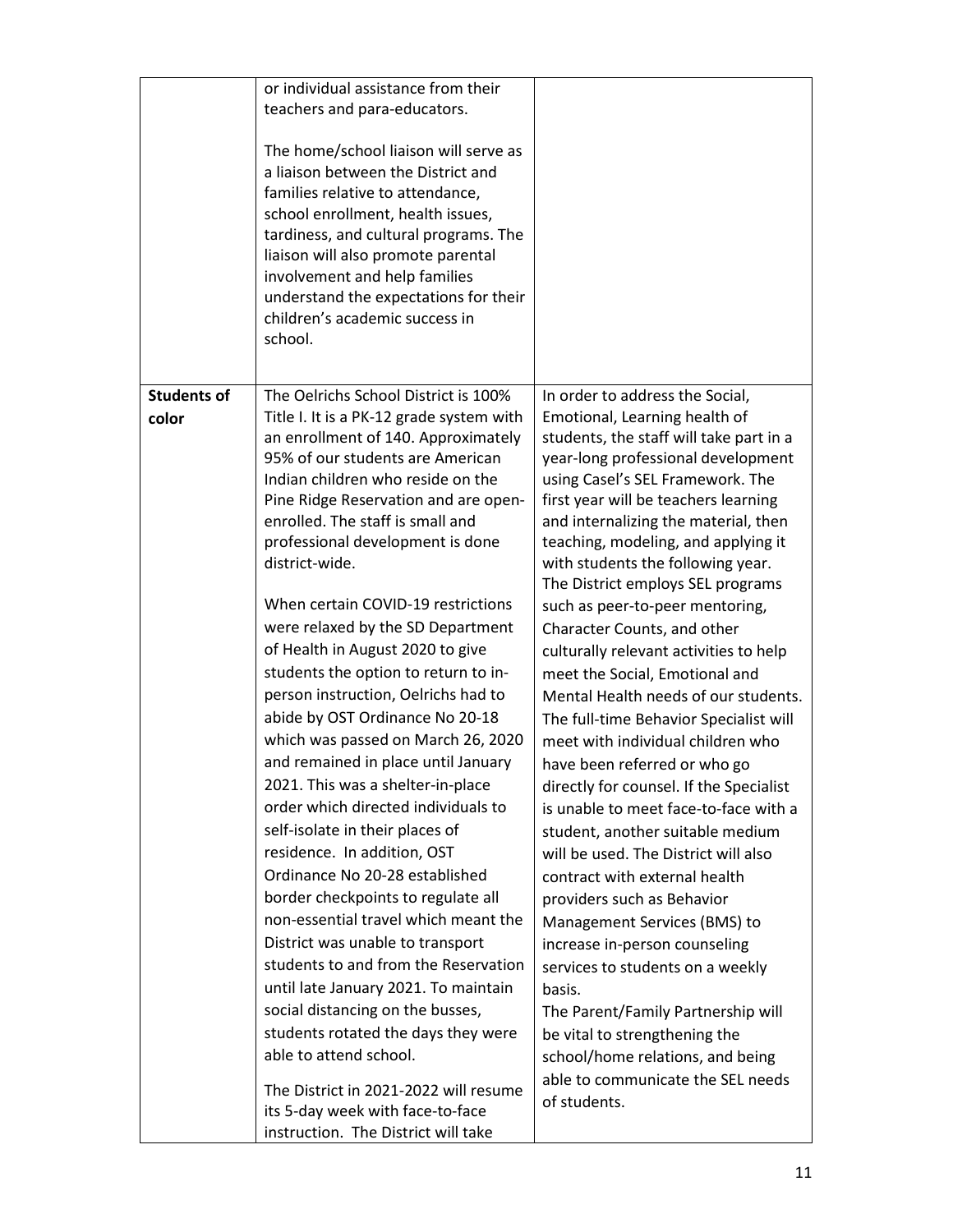| several steps to ensure we are           | The home/school liaison will provide  |
|------------------------------------------|---------------------------------------|
| meeting the academic needs of our        |                                       |
|                                          | a link regarding acculturation issues |
| particular student population as         | related to education.                 |
| noted above. First, to address           |                                       |
| learning loss, we will offer summer      |                                       |
| enrichment and credit recovery           |                                       |
| options in addition to after-school      |                                       |
| tutoring and remediation. Access to      |                                       |
| the library and other types of           |                                       |
| information resources will be            |                                       |
| upgraded, and new technologies,          |                                       |
| such as interactive smart boards, will   |                                       |
| be used across all grade levels as part  |                                       |
| of our blended learning                  |                                       |
| environment.                             |                                       |
|                                          |                                       |
|                                          |                                       |
| The District will continue to            |                                       |
| differentiate its instruction to meet    |                                       |
| individual student needs. Based on       |                                       |
| NWEA MAP and district assessments,       |                                       |
| students are identified to be serviced   |                                       |
| in small groups that target specific     |                                       |
| skills/concepts. The District has        |                                       |
| employed both math and reading           |                                       |
| interventionists that meet daily with    |                                       |
| small groups of students. Teachers       |                                       |
| have mapped out their curricular         |                                       |
| areas for a global view of their         |                                       |
| content in order to better plan          |                                       |
| differentiated instruction. Teachers     |                                       |
| work closely with students to ensure     |                                       |
| each one gets the additional help        |                                       |
| they may need to be successful in        |                                       |
| class. Curriculum is organized in such   |                                       |
| a manner that students who have          |                                       |
| been absent are able to make up the      |                                       |
| work that was missed.                    |                                       |
|                                          |                                       |
| Each teacher is required to have data    |                                       |
|                                          |                                       |
| cycles to ensure students are            |                                       |
| learning content. There are data         |                                       |
| teams that meet monthly to review        |                                       |
| student progress and make                |                                       |
| instructional adjustments.               |                                       |
|                                          |                                       |
| As part of this process, certified staff |                                       |
| will receive professional                |                                       |
| development centered on the works        |                                       |
| of Charlotte Danielson and Robert        |                                       |
| Marzano, along with other respected      |                                       |
| authors. That training will prepare      |                                       |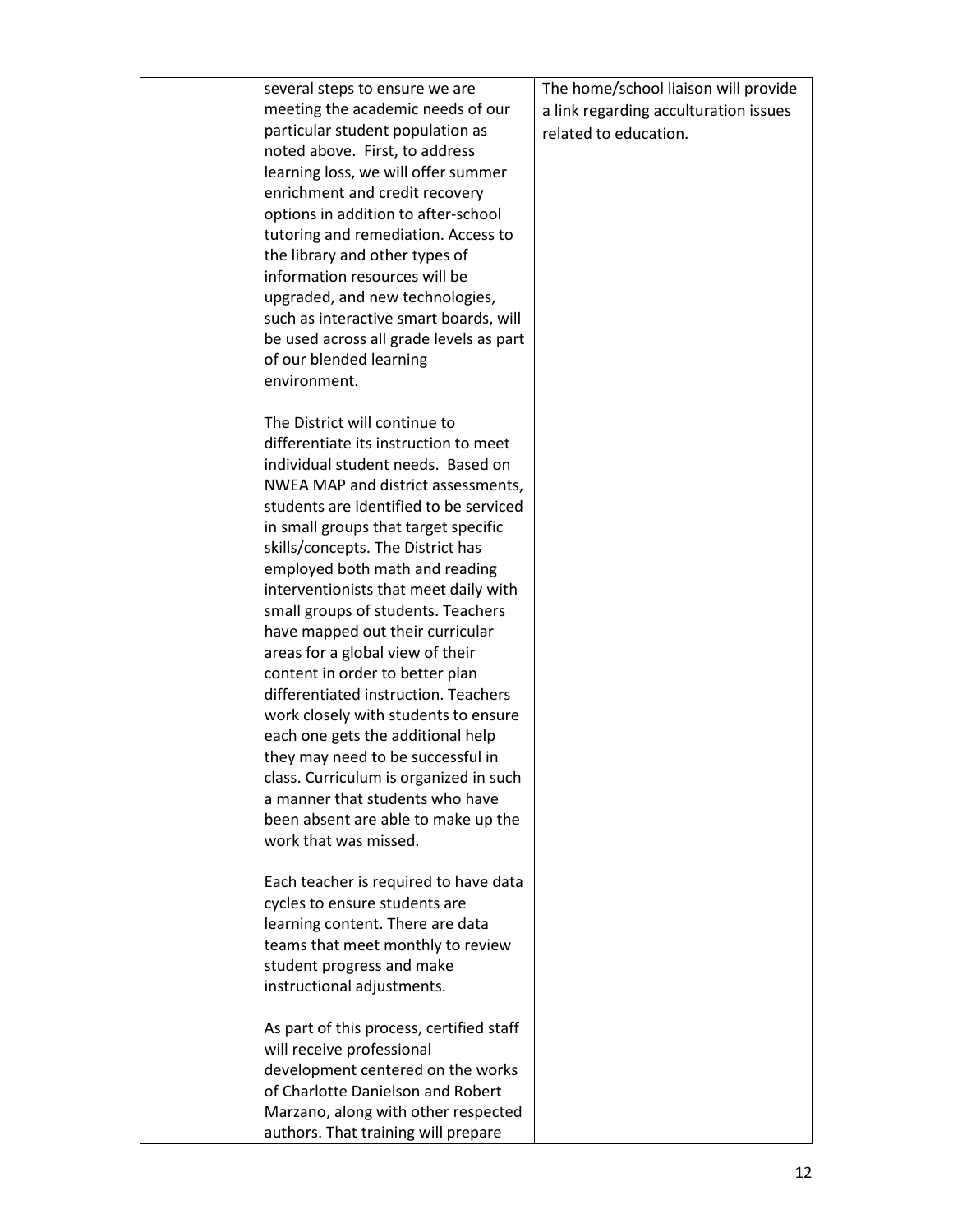|                                                 | them to plan and execute lessons in<br>classrooms with a wide variety of<br>skill levels. Teachers will be in<br>contact with parents concerning<br>their students' academic progress,<br>and call logs will be maintained.<br>Students in need of additional help<br>will receive peer-to-peer mentoring<br>or individual assistance from their<br>teachers and para-educators. |  |
|-------------------------------------------------|----------------------------------------------------------------------------------------------------------------------------------------------------------------------------------------------------------------------------------------------------------------------------------------------------------------------------------------------------------------------------------|--|
|                                                 | The home/school liaison will serve as<br>a liaison between the District and<br>families relative to attendance,<br>school enrollment, health issues,<br>tardiness, and cultural programs. The<br>liaison will also promote parental<br>involvement and help families<br>understand the expectations for their<br>children's academic success in<br>school.                       |  |
| <b>English</b><br><b>learners</b>               | No students have currently been<br>identified as EL.                                                                                                                                                                                                                                                                                                                             |  |
| <b>Children with</b><br>disabilities            | All children, whether on-line or in<br>person, with disabilities will continue<br>to receive appropriate services as<br>outlined in the Individual Education<br>Plan (IEP) or 504 Plan.                                                                                                                                                                                          |  |
| <b>Students</b><br>experiencing<br>homelessness | No students have currently been<br>identified as homeless.                                                                                                                                                                                                                                                                                                                       |  |
| Children in<br>foster care                      | No students have currently been<br>identified as being in foster case.                                                                                                                                                                                                                                                                                                           |  |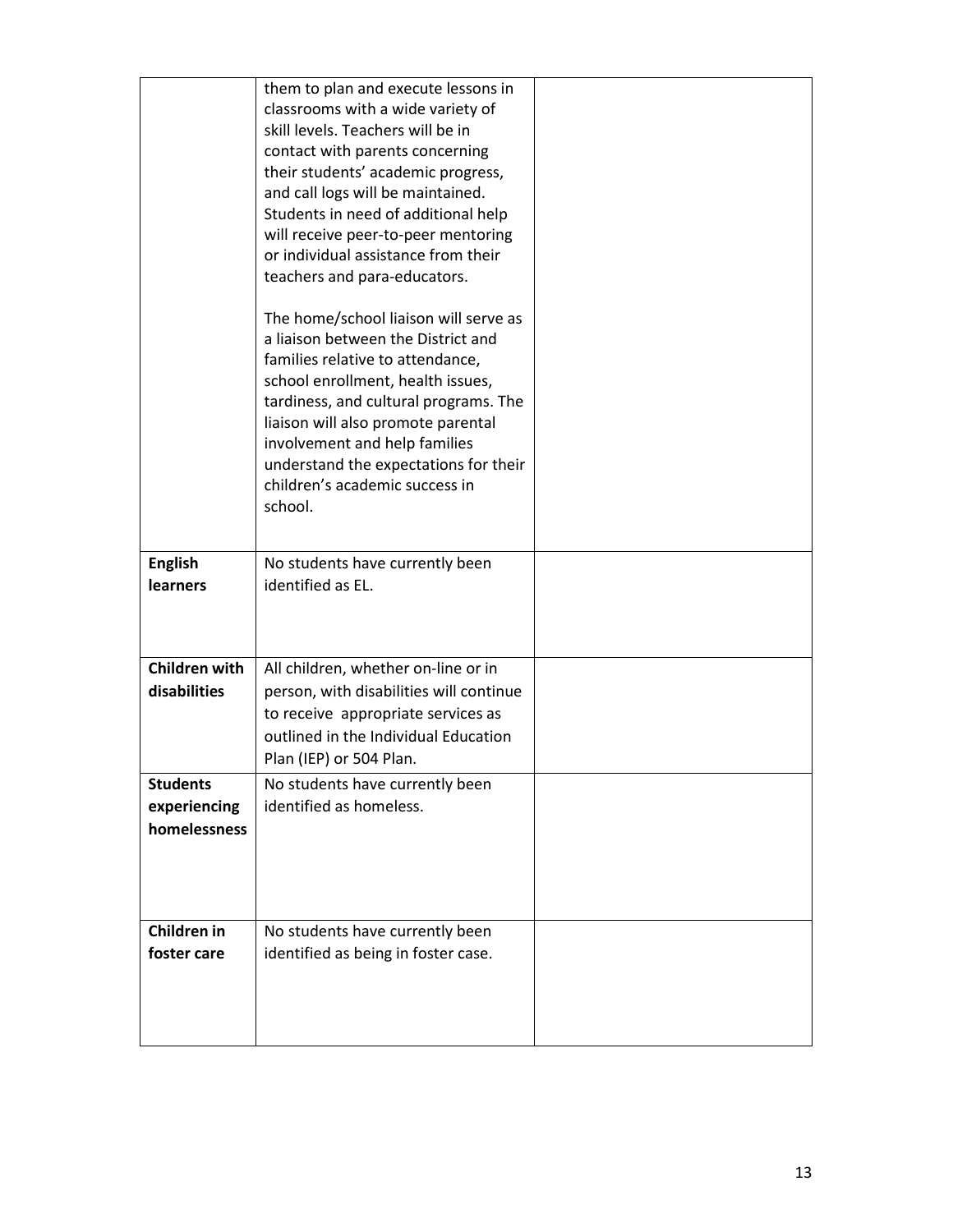| <b>Migratory</b> | No students have currently been |  |
|------------------|---------------------------------|--|
| students         | identified as migratory.        |  |
|                  |                                 |  |
|                  |                                 |  |
|                  |                                 |  |
|                  |                                 |  |

*\*If a population is not traditionally and was not present during the 2020-21 school year, the district may include a statement on how it will address the needs of such students should that population be present in the 2021-22, 2022-23 or 2023-24 school years.*

## **Investments in Other Allowed Activities**

4. Describe how the school district will spend its remaining allocation consistent with section [2001\(e\)\(2\)](https://www.congress.gov/bill/117th-congress/house-bill/1319/text#H1C1CA7B872894DE0B325C5BB06991BB8) of the ARP Act (see [here](https://www.congress.gov/bill/117th-congress/house-bill/1319/text#H1C1CA7B872894DE0B325C5BB06991BB8) for remaining allowable uses of funds). Please insert NA if a category is not applicable to your plan.

| <b>Narrative</b>                                                                             | Approximate<br><b>Budget</b> |
|----------------------------------------------------------------------------------------------|------------------------------|
| <b>Overview</b>                                                                              |                              |
| Given that most of our Pk-12 students learned remotely last year, we believe is it important |                              |
| to re-engage them in career exploration to promote post-secondary transitioning success.     |                              |
| <b>Academic Supports</b>                                                                     |                              |
| N/A                                                                                          |                              |
| <b>Educator Professional Development</b>                                                     |                              |
| N/A                                                                                          |                              |
|                                                                                              |                              |
| <b>Interventions that Address Student Well-Being</b>                                         |                              |
| N/A                                                                                          |                              |
| <b>Strategies to Address Workforce Challenges</b>                                            |                              |
| N/A                                                                                          |                              |
| <b>Other Priorities Not Outlined Above</b>                                                   |                              |
| N/A                                                                                          |                              |
|                                                                                              |                              |
| <b>Total Approximate Budget for Investments in Other Allowed Activities</b>                  |                              |

5. If the school district proposes to use any portion of ARP ESSER funds for renovation, air quality, and/or construction projects, describe those projects below. Each project should be addressed separately. (Districts may add boxes as needed). Please insert NA if this category is not applicable to your plan.

Please also note that these projects are subject to the department's prior approval. For further guidance, se[e U.S. Department of Education's FAQs](https://oese.ed.gov/files/2021/05/ESSER.GEER_.FAQs_5.26.21_745AM_FINALb0cd6833f6f46e03ba2d97d30aff953260028045f9ef3b18ea602db4b32b1d99.pdf) B-6, B-7, B-8 and C-27.

| <b>Narrative</b>                                                                             | Approximate<br><b>Budget</b> |
|----------------------------------------------------------------------------------------------|------------------------------|
| <b>Overview</b>                                                                              |                              |
| The original school building is old and outdated. The elementary school roof, which is over  |                              |
| 40 years old, is leaking and causing mold issues in the classrooms. The library, music room, |                              |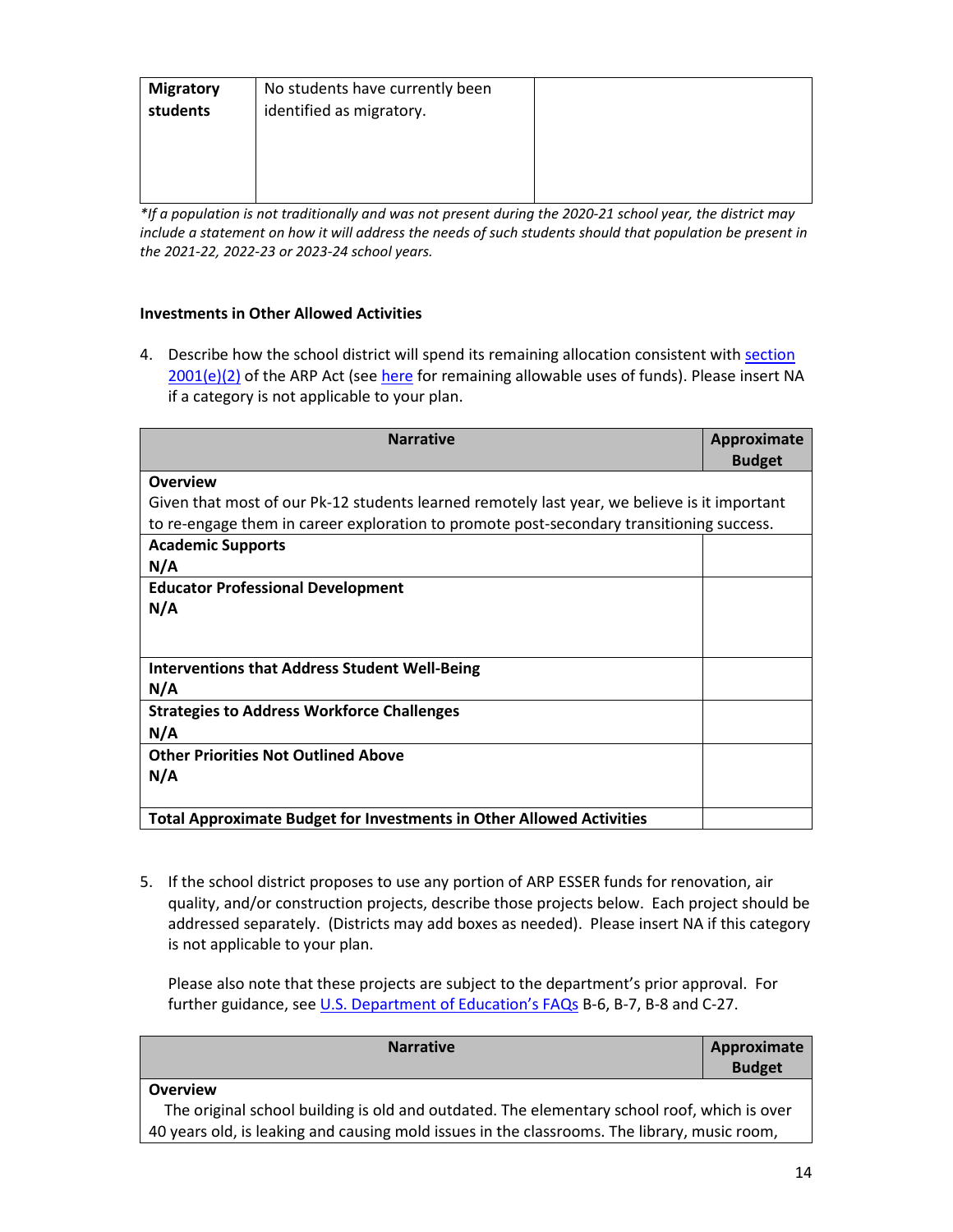guidance counselor's office, and both locker rooms are the areas affected. The roof will be replaced to protect student health. A major concern is the mold, if it continues to worsen, will need major remediation which will mean closing this part of the school and relocating services to existing areas which will make social distancing very difficult, if not impossible. In addition, old carpets will be replaced with vinyl tiles which are easier to clean and sanitize.

 The HVAC systems in the District will be inspected and upgrades to air filter and ventilations systems will be made when possible and practical. In addition, the District will upgrade its security systems to better monitor the safety precautions and social distancing of students, staff and visitors.

| Project #1<br>We intend to update the air filtration system in Middle School and High<br>School to an Atmosair Matterhorn ionization Air Purification system to include<br>installation (\$44,000). In addition, the elementary and support staff offices<br>will use portable air cleaners with HEPA filters (10 x \$420.00 = \$4200).                                                                                                                                                                                                                                                           | \$48,200  |
|---------------------------------------------------------------------------------------------------------------------------------------------------------------------------------------------------------------------------------------------------------------------------------------------------------------------------------------------------------------------------------------------------------------------------------------------------------------------------------------------------------------------------------------------------------------------------------------------------|-----------|
| Project #2<br>We intend to replace the existing white rubber membrane roof with a steel<br>roof (13,000 sq feet x \$8.00 per sq foot to include installation). Due to<br>continuous leaking, mold is a major concern. If it continues to worsen, we will<br>need major remediation which will mean closing this part of the school for an<br>extended period and relocating services to existing areas which will make<br>social distancing very difficult, if not impossible. We will also include a new<br>HVAC system in this part of the building to ensure continued quality air<br>control. | \$104,000 |
| Project #3<br>We intend to replace the 20 to 30 year old carpet in classrooms and common<br>areas with vinyl tile to provide an environment that is easy to clean and<br>maintain (5000 sq. feet x \$5.50 per sq. foot).                                                                                                                                                                                                                                                                                                                                                                          | \$27,500  |
| Project #4<br>Expand and upgrade elementary playground to include swing set (\$3775),<br>climbing and sliding unit (\$27,550), specialized ground cover. and border<br>$(512,500)$ , and vortex spinner (\$2750). Installation is an additional \$3000.                                                                                                                                                                                                                                                                                                                                           | \$49,575  |
| Total Approximate Budget for Renovation, Air Quality, and/or Construction                                                                                                                                                                                                                                                                                                                                                                                                                                                                                                                         | \$229,275 |

6. Before considering construction activities as part of the district's response to COVID-19 and as a component to emerging stronger post-pandemic, describe how and with which funding sources the district will support other essential student needs or initiatives.

| <b>Narrative</b>                                                                                                                                                                                                                                                                                                                                                                          | Approximate<br><b>Budget</b> |
|-------------------------------------------------------------------------------------------------------------------------------------------------------------------------------------------------------------------------------------------------------------------------------------------------------------------------------------------------------------------------------------------|------------------------------|
| <b>Overview</b><br>The District will continue to use local and state contributions. In addition, we<br>will support essential student needs with Title I, REAP Flex and Title VI. A<br>major aspect of annual funding is Impact Aid - both 7002 and 7003. In terms<br>of the latter, the District was recently classified as heavily impacted which will<br>increase this annual payment. | \$4.2 million                |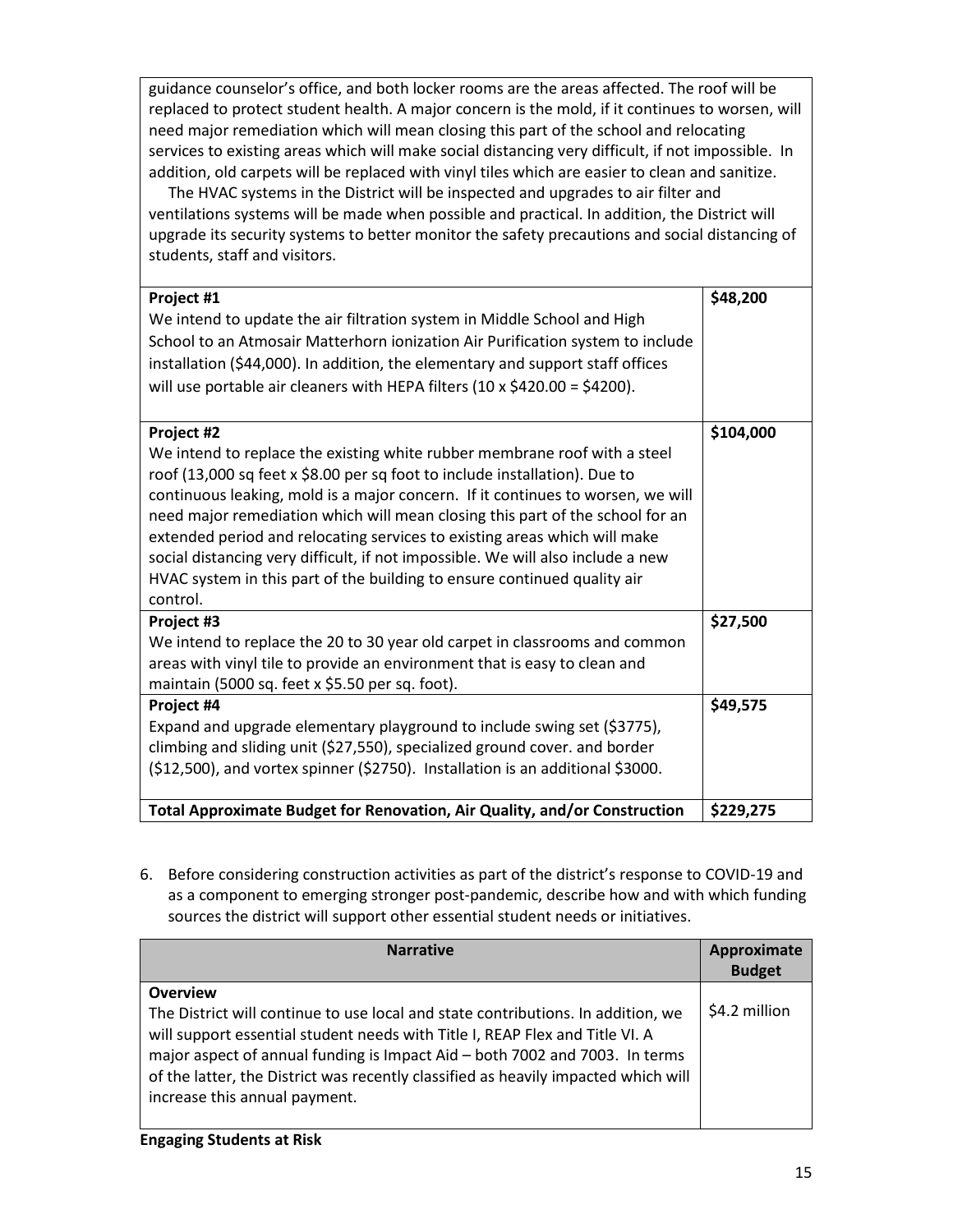- 7. Describe how the school district will use ARP ESSER funds to identify, reengage, and support students most likely to have experienced the impact of lost instructional time, including, but not limited to:
	- a. Students who have missed the most in-person instruction in the 2019-20 and 2020- 21 school years
	- b. Students who did not participate or participated inconsistently in remote instruction
	- c. Students most at risk of dropping out of school.

Please note if these strategies represent a continuation from either ESSER I or ESSER II funding.

#### **Narrative**

### **Overview**

 We view all of our children as at-risk because 95% of our students reside on the Pine Ridge Indian Reservation. When certain COVID-19 restrictions were relaxed by the SD Department of Health in August 2020 to give students the option to return to in-person instruction, Oelrichs had to abide by OST Ordinance No 20-18 which was passed on March 26, 2020 and remained in place until January 2021. This was a shelter-in-place order which directed individuals to self-isolate in their places of residence. OST Ordinance No 20-28 established border checkpoints to regulate all non-essential travel which meant the District was unable to transport students to and from the Reservation until late January 2021. To maintain social distancing on the busses, students rotated the days they were able to attend school. The number of students to ride on busses was limited because of social distancing, so they came on alternate days. It was difficult for many students to get into the routine of getting up and going to school. Some students never returned to face-to-face instruction.

 The students that were seniors are at the most risk for dropping out. ESSR II funds were used to purchase personal electronic devices and MIFI's (hotspots) to facilitate learning and interaction with teachers, however, complete remote learning was not effective for all students, particularly those who are not self-motivated.

## **Missed Most In-Person**

The strategies described in the learning loss portions of this document will be used with all students. Instruction will be differentiated to meet the particular needs of each.

## **Did Not Participate in Remote Instruction**

All of our students participated in remote instruction at various times of the year.

## **At Risk for Dropping Out**

The staff at Oelrichs High School give personalized attention to students particularly those who struggle and are at risk for dropping out. Many times a personal learning plan is designed to meet the unique needs of students.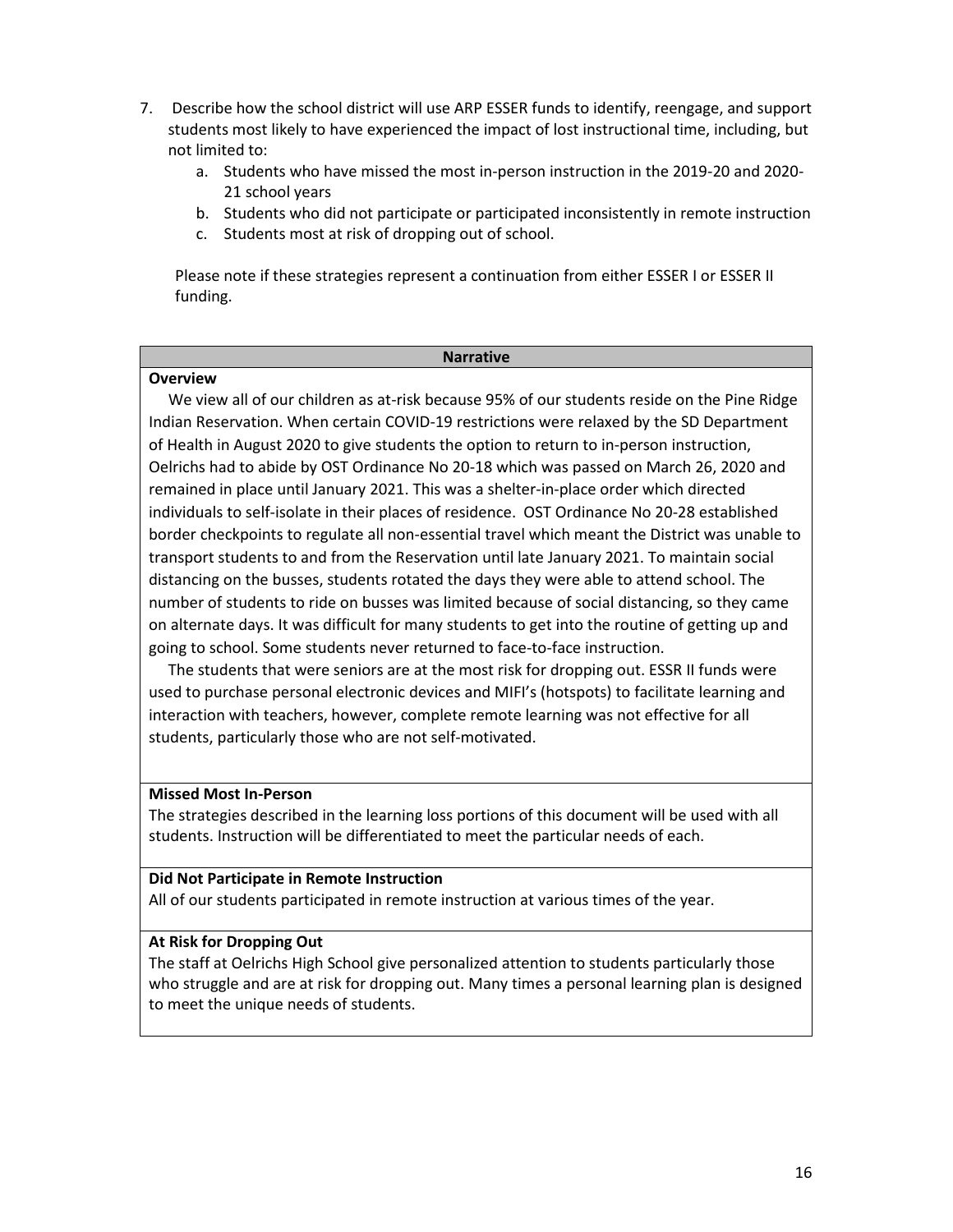## **Stakeholder Consultation:**

8. Describe how the school district did and will continue to engage in meaningful consultation with stakeholders around the planned use of ARP ESSER funds.

#### **Narrative**

## **Overview, including the three highest priority needs that emerged from consultation**

 Meetings with certified staff, administrators, families, and consultants resulted in prioritizing the current needs.

 Attendance was identified as our number one priority. As a result of the shelter-in-place order and the problems with social distancing on our busses, students were unable to attend school daily when the busses were finally allowed to run. Some students never returned to face-to-face instruction.

 As a result of the CDC and tribal guidelines concerning face-to-face instruction, students are going to have academic loss and learning gaps. That has been identified as our number two priority.

 The isolation and uncertainty caused by the pandemic makes Social, Emotional Learning as our third priority. The staff will receive training to help meet the needs of students when they return to school to help them be ready to learn and form healthy relationships.

### **Students**

All students will be surveyed in September to identify areas of concern and interest.

### **Families**

Parents will be surveyed at the Open House/Meet the Teacher night to gain insight into what the District is doing to support families and how that can be improved. Several family engagement activities have been planned for the 2021-2022 school year.

## **School and district administrators (including special education administrators)**

The first Friday of each month is set aside for professional development. The school district is small and all teachers are required to attend. Priority of needs was established as a result of administrators and staff collaborating and identifying those needs. All administrators will be taking part in professional development to support the staff. In response to attendance, there is a weekly attendance report to track absences and excuses as a means of being able to address root causes. Each teacher is required to have data cycles to ensure students are learning content. There are data teams that meet monthly to review student progress and make instructional adjustments. During every in-service, teachers receive training in 'Character Counts' and Social-Emotional Learning strategies.

**Teachers, principals, school leaders, other educators, school staff, and their unions** All certified staff will be participating in professional development to develop and deliver effective lessons. They will also be taking part in SEL professional development to better meet the Social, Emotional Learning needs of students.

## **Tribes (for affected LEAs under Section 8538 of the ESEA; see [here](https://doe.sd.gov/title/documents/Tribal-Cons-Guid-2020.pdf) for more detail)**

The Oelrichs School District Title I, Part A (School Improvement Plan) and Title VI plans were presented (via Zoom) to the OST Education Agency (TEA) for approval. The presentation also included information from our Comprehensive Needs Analysis (CNA) process. On June 29, 2021, per TEA recommendation, OST President Kevin Killer formally signed the Confirmation of Tribal Consultation. In addition, the District's Back-to-School plan was presented to the OST Education Committee on August 9, 2021 for review and comment.